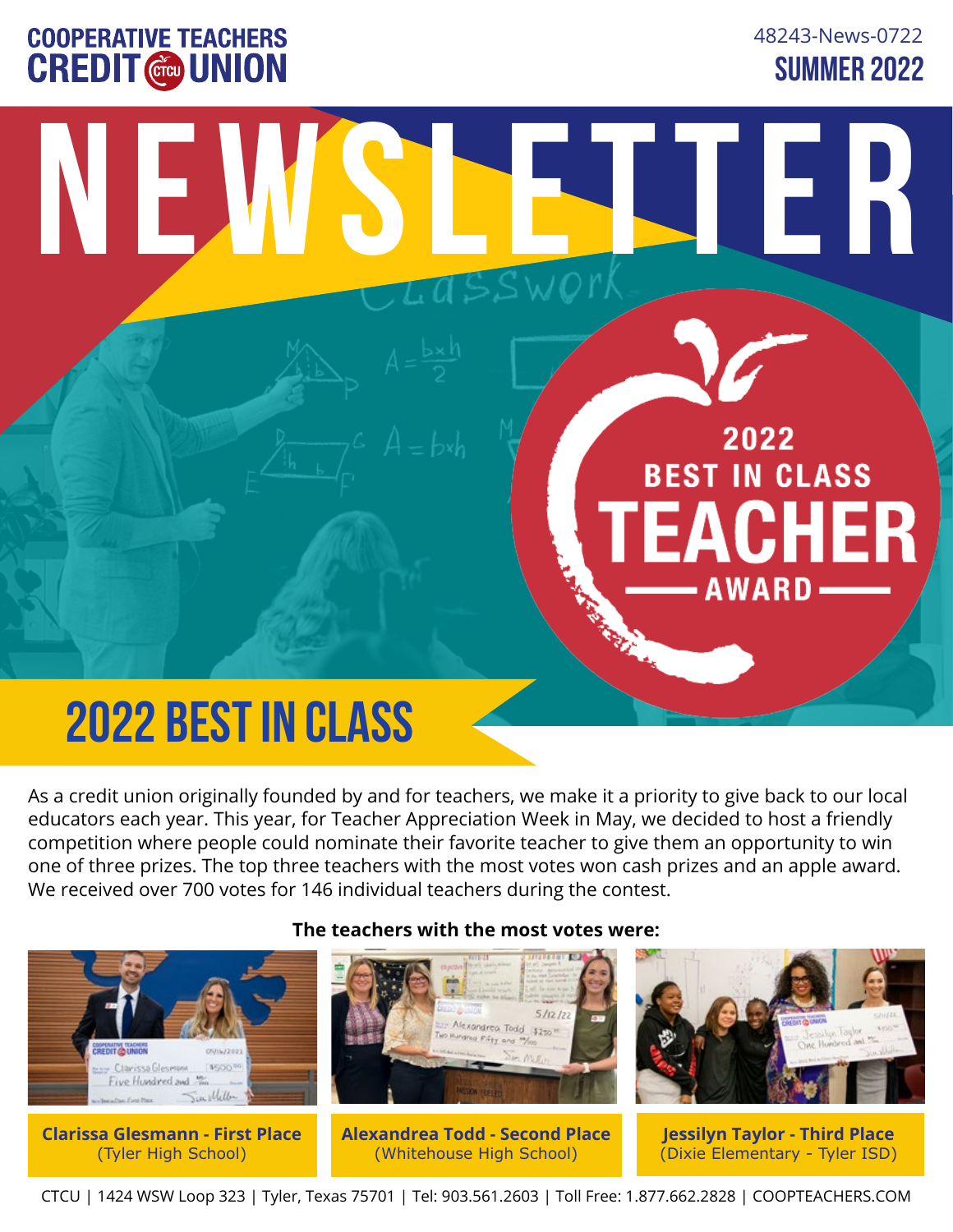

## Board of Directors

**Chairperson** Wayne Boshears

**Vice Chairperson** Lynne Stainback

**Secretary/Treasurer** Zeb Cantley

> **Board Member** James Hayden

**Board Member** Cynthia Johnson

**Board Member** Ora Taylor

**Board Member** Gary Howell

### Financial Highlights As of 04/30/2022

Assets....\$143,397,662 Loans........\$83,907,257 Shares......\$111,906,657



## **CONGRATS TO THE 2022 CTCU ACADEMIC SCHOLARSHIP WINNERS**

The CTCU Board of Directors and staff are pleased to announce the winners of the 2022 CTCU Annual Academic Scholarships. Each winner will receive \$2,500 to help reach their educational goals.

These scholarships are awarded to promote higher education. We emphasize and support the importance of education by making it attainable to those who pursue a career as a personal goal and contribute to development and growth in our communities.

This year, the 2022 CTCU Annual Academic Scholarship program received a great response from eligible high school seniors all across the East Texas community. All student applicants are commended for their academic achievements, extracurricular activities, and determination to excel.

A special thank you goes out to all the candidates who applied and congratulations to the Class of 2022!



**RHEAGAN HARMAN-TIDWELL**

Canton High School **ADDYSON CAMPBELL** Grace Community High School

 $\overline{5}$ . If you notice anything suspicious,<br> $\overline{5}$ . consider using another ATM or consider using another ATM or night deposit facility or coming back later. If you are in the middle of a transaction and you notice something suspicious, cancel the transaction, take your card or deposit envelope, and leave immediately.



At CTCU we are concerned about our members' safety. The following information is a list of safety precautions regarding the use of automated teller machines (ATM) and night deposit facilities. We encourage members to become familiar with this information and always practice safety first when dealing with transactions that involve cash.

- $\int$  If you are followed after making a<br> $\int$  transaction, go to the nearest pub transaction, go to the nearest public area where people are located. If you have a cell phone and feel threatened, call 911 for assistance.
- **7.** Do NOT write personal identification<br>**7.** numbers or code information on numbers or code information on your ATM/debit card.
- **8** Report all crimes to law<br>**8.** enforcement officials im enforcement officials immediately. If emergency assistance is needed, call 911.

\*Offer good for 2022 high school or college graduates only. Must provide proof of g<mark>raduation such as picture at graduation day, diploma, college acceptance letter, etc. Must</mark><br>a checking account on or before July 31, 2022. a checking account on or before July 31, 2022. May not be combined with any other offer. We will match up to \$100 of additional \$50 bonus, you must sign up for direct deposit of \$100 or more within 80 days of opening your checking account. Offer subject to change. Offers expire on July 31, 2022. Federally insured by the NCUA.

Refrain from displaying your cash **4** Refrain from displaying your cash<br>**4.** at the ATM or night deposit facility. As soon as your transaction is completed, place your money in your purse or wallet. Count the cash later in the safety of your car or home.

- Be aware of your surroundings, particularly at night. 1.
- 2. Consider having someone<br>2. accompany you when usin accompany you when using the ATM
- or if the night deposit facility is used after dark.
- If another person is uncomfortably close to you at the time of your transaction, ask the person to step back before you complete your transaction. If it is after the regular hours of the financial institution and you are using an ATM, do not permit entrance to any person you do not know. 3.

**Member Access to Credit Union Records: Documents relating to the** finance and management of the credit union are available to members for review in our office upon request by calling 903-561-2603. These documents are not to be copied, nor are they allowed to be removed from the premises of the credit union.



**JADYN VANWINKLE** Sulphur Springs High School



Grand Saline

High School

## **VISION**

## **MISSION**

Open a checking account and we will match your

**GRADUATING CLASS:** 

## initial deposit **up to \$100!\* an additional \$50!\***

Sign up for direct deposit of at least \$100 to **earn**

**BONUS OFFER:** 

2022

**GRADUATE SPECIAL OFFER** 

## **CORE VALUES**

To be the Primary Financial Institution for our Field of Membership.

Our purpose is to create a thriving cooperative financial institution that will help our members achieve their financial goals by offering comprehensive financial products and services that they can receive in person, online or wherever they may be.

The Credit Union commits to consistently serve our members in an honest manner that will benefit them and the community we live in.

### **COMMITMENT**

Promise to be here in the future when you need us

#### **CONSISTENCY**

Conduct ourselves in the same quality way, time and again

#### **MEMBERSHIP**

Members are the owners of the Credit Union

#### **HONESTY**

Fair and straightforward

#### **COMMUNITY**

We are linked together by a common interest of where we live, work and worship

## **ATM Safety Notice**